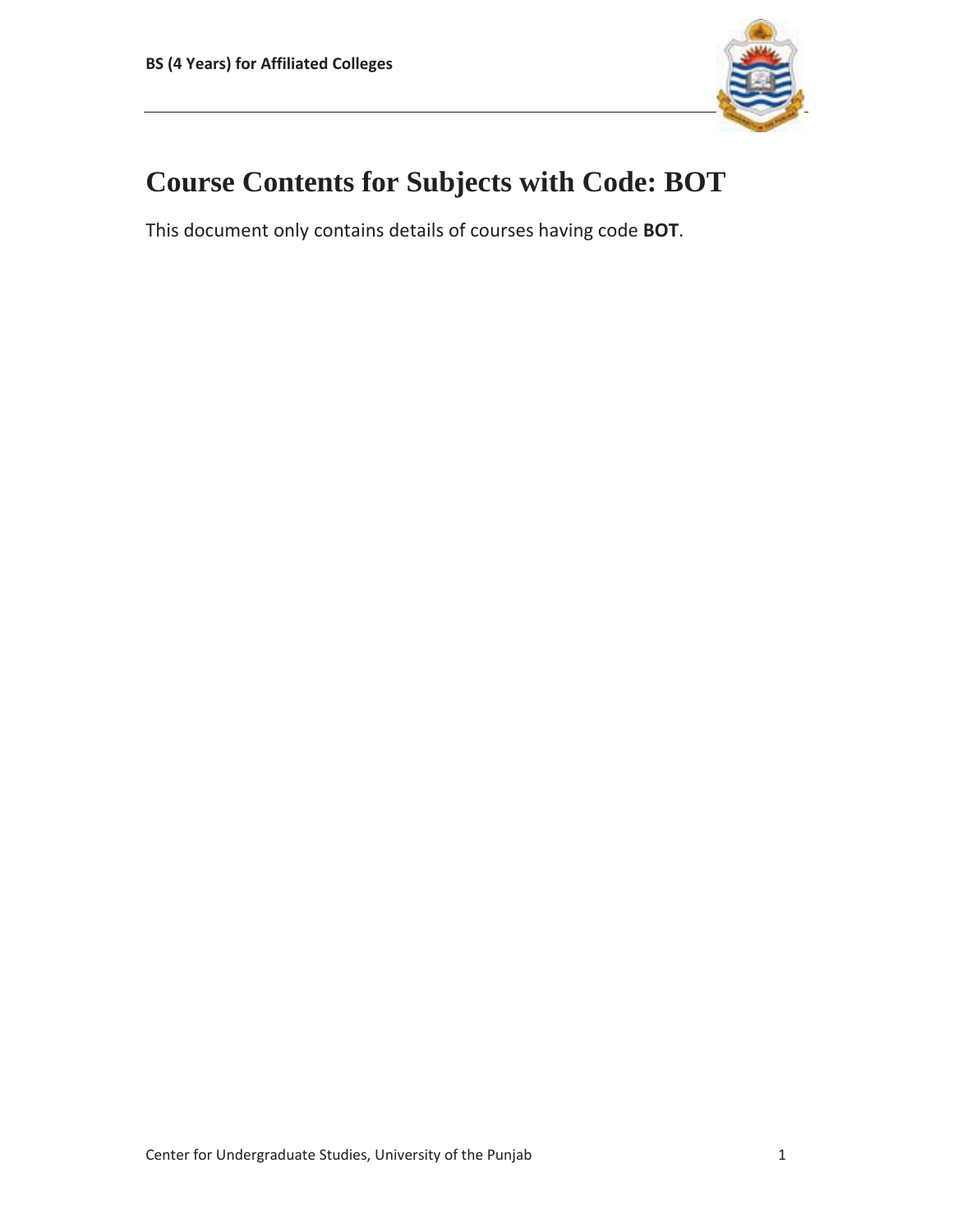

| Code           | <b>Subject Title</b> |                              | Cr. Hrs | Semester |
|----------------|----------------------|------------------------------|---------|----------|
| <b>BOT-101</b> |                      | Botany-I (Plant Diversity)   |         |          |
| Year           |                      | <b>Discipline</b>            |         |          |
|                |                      | Botany, Zoology, Chemistry-I |         |          |

**Syllabus Outline:** Comparative study of the different plant groups with representative examples, including Viruses, Bacteria, Algae, Fungi, Lichens, Bryophytes, Pteridophytes and Gymnosperms.

### **Course Outline:**

Comparative study of life form, structure, reproduction and economic signification of

- **a. Viruses** (RNA and DNA types) with special reference to Tobacco Mosaic Virus (TMV).
- **b. Bacteria and Cyanobacteria** (*Nostoc*, *Oscillatoria*).
- **c. Algae:** (*Chlamydomonas, Spirogyra*, *Chara, Pinnularia, Ectocarpus*  and *Polysiphonia).*
- **d. Fungi:** (*Mucor*, *Penicillium, Phyllactinia, Ustilago, Puccinia* and *Agaricus*), their effects on crop production and industrial applications.
- **e. Lichens:** (*Physcia*).
- **f. Bryophytes:** 
	- i- *Riccia*
	- ii- *Anthoceros*
	- iii- *Funaria*

#### **g. Pteridophytes:**

- i- Fossils and Fossilization
- ii- Major Groups and their Affinities
	- a. Psilopsida (*Psilotum*)
		- b. Lycopsida (*Selaginella*)
		- c. Sphenopsida (*Equisetum*)
		- d. Pteropsida (*Marsilea*)
- iii- Seed Habit

#### **h. Gymnosperms:** (*Cycas, Pinus* and *Ephedra*)

**Module Aims:** The course is designed to provide an adequate knowledge about basic concept of different plant groups and their phylogenetic relationship.

#### **Learning Strategies:**

- 1. Lectures
- 2. Group Discussion
- 3. Laboratory work
- 4. Seminar/ Workshop
- **Learning Outcome:** Students are expected to familiarize with the morphological and systematic knowledge about different plant groups. They will be able to make use of this knowledge for detailed study in other disciplines.